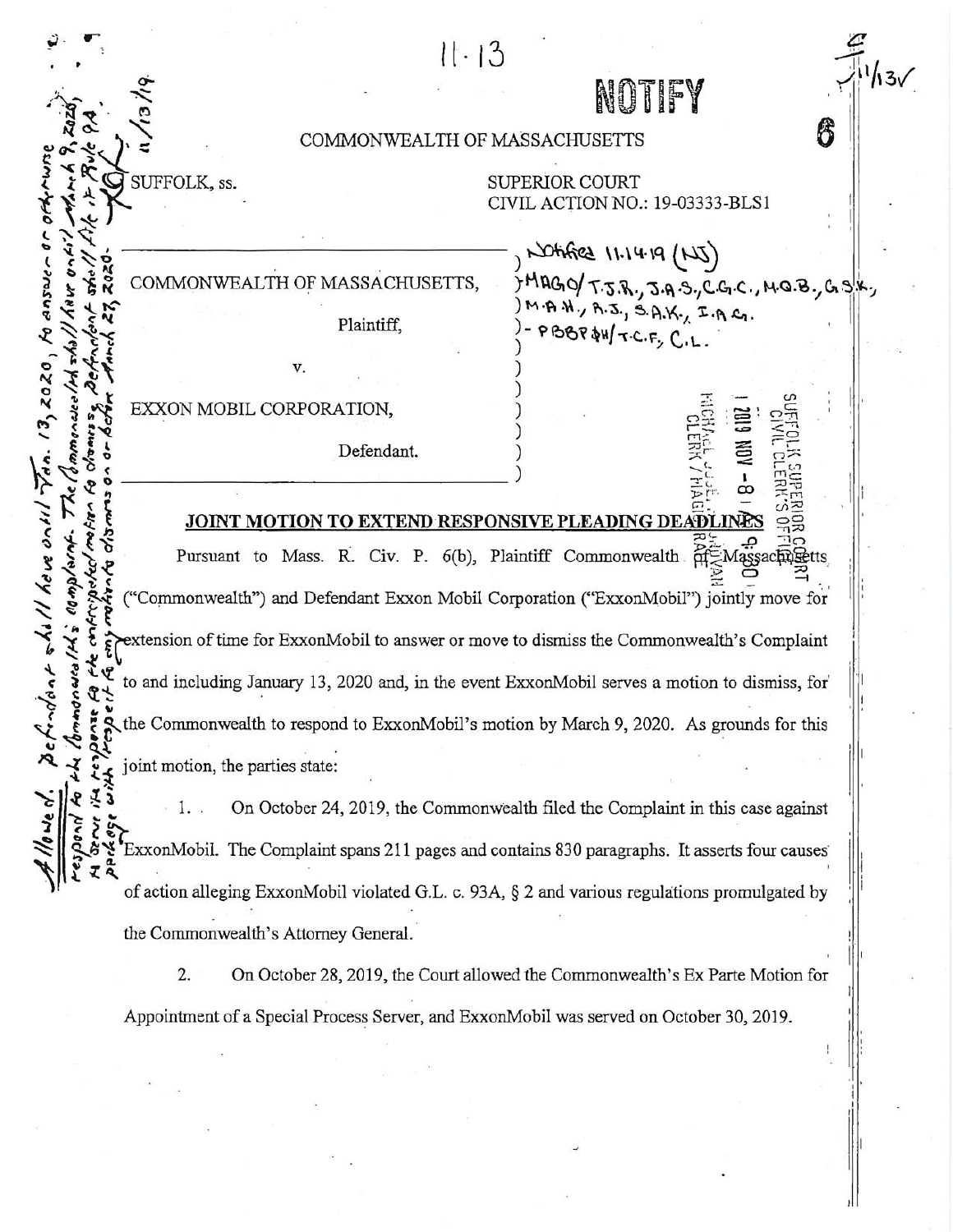3. Pursuant to Mass. R. Civ. P. 12(a), ExxonMobil's answer or motion to dismiss is currently due on November 19, 2019. If ExxonMobil were to serve a ,motion to dismiss on that date, the Commonwealth's response would be due on November 29, 2019.

4. Given the length and complexity of the Complaint, the parties have agreed to extend ExxonMobil's deadline to file an answer or serve a motion to dismiss the Complaint to and including January 13,2020. In the event ExxonMobil serves a motion to dismiss, the parties have agreed that the Commonwealth's deadline to respond to the motion to dismiss is March 9, 2020.

5. The parties further agree that ExxonMobil, by filing this joint motion and thereby appearing in this matter under Rules 11(b)(1) and (b)(3), does not waive its right to raise the defenses set forth in Rule 12(h)(1), including lack of personal jurisdiction, except ExxonMobil hereby admits service of the summons and complaint and waives its right to raise defenses of insufficiency of process or of service of process.

6. The parties believe there is good cause under Rule 6(b) supporting the requested extended deadlines, and respectfully request the Court to grant the joint motion.

[This space intentionally left blank]

-2-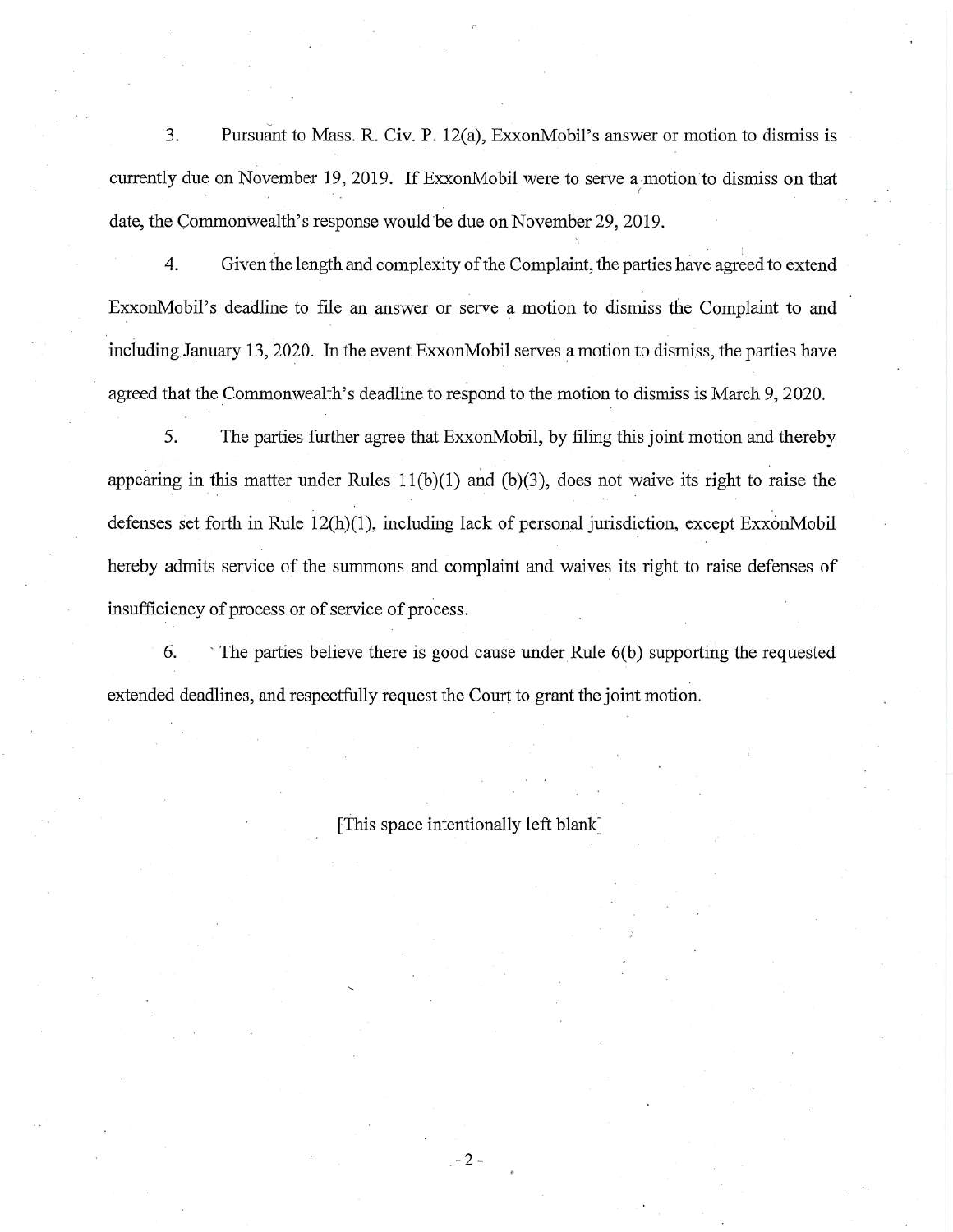Respectfully submitted,

## COMMONWEALTH OF MASSACHUSETTS EXXON MOBIL CORPORATION

**MAURA, HEALEY** ATTORNEY GENERAI^ Richard A. Johnston, BBO #253420

*ChiefLegal Counsel* richard.johnston@mass.gov Melissa A. Hoffer, BBO #641667 *AssistantAttorney General and Chief, Energy andEnvironment Bureau* melissa.hoffer@mass. gov Christophe G. Courchesne, BBO #660507  $A$ *ssistant Attorney General and Chief*, *Environmental Protection Division* christophe.courchesne@mass.gov Glenn Kaplan, BBO #567308 *AssistantAttorney General and Chief Insurance andFinancial Services Division* glenn.kaplan@mass.gov Shennan Kavanagh, BBO #655174 *AssistantAttorney General and Deputy Chief, Consumer Protection Division* [shennan.kavanagh@mass.gov](mailto:shennan.kavanagh@mass.gov) I. Andrew Goldberg, BBO #560843 *AssistantAttorney General, Environmental Protection Division* [andy.goldberg@mass.gov](mailto:andy.goldberg@mass.gov) Timothy Reppucci, BBO #678629 *AssistantAttorney General, Energy and Telecommunications Division* [timothy.repucci@mass.gov](mailto:timothy.repucci@mass.gov) OFFICE OF THE ATTORNEY GENERAL One Ashburton Place, 18<sup>th</sup> Floor Boston, MA 02108 Tel: (617) 727-2200

DATE: November 8, 2019

Thomas C. Frongillo, BBO *WS0690 ^*

Christina N. Lindberg, BBO #690443 Pierce Bainbridge Beck Price & Hecht, LLP One Liberty Square, 13th Floor Boston, MA 02109 Tel: (617)401-7289 tfrongillo@piercebainbridge. com [clindberg@piercebainbridge.com](mailto:clindberg@piercebainbridge.com)